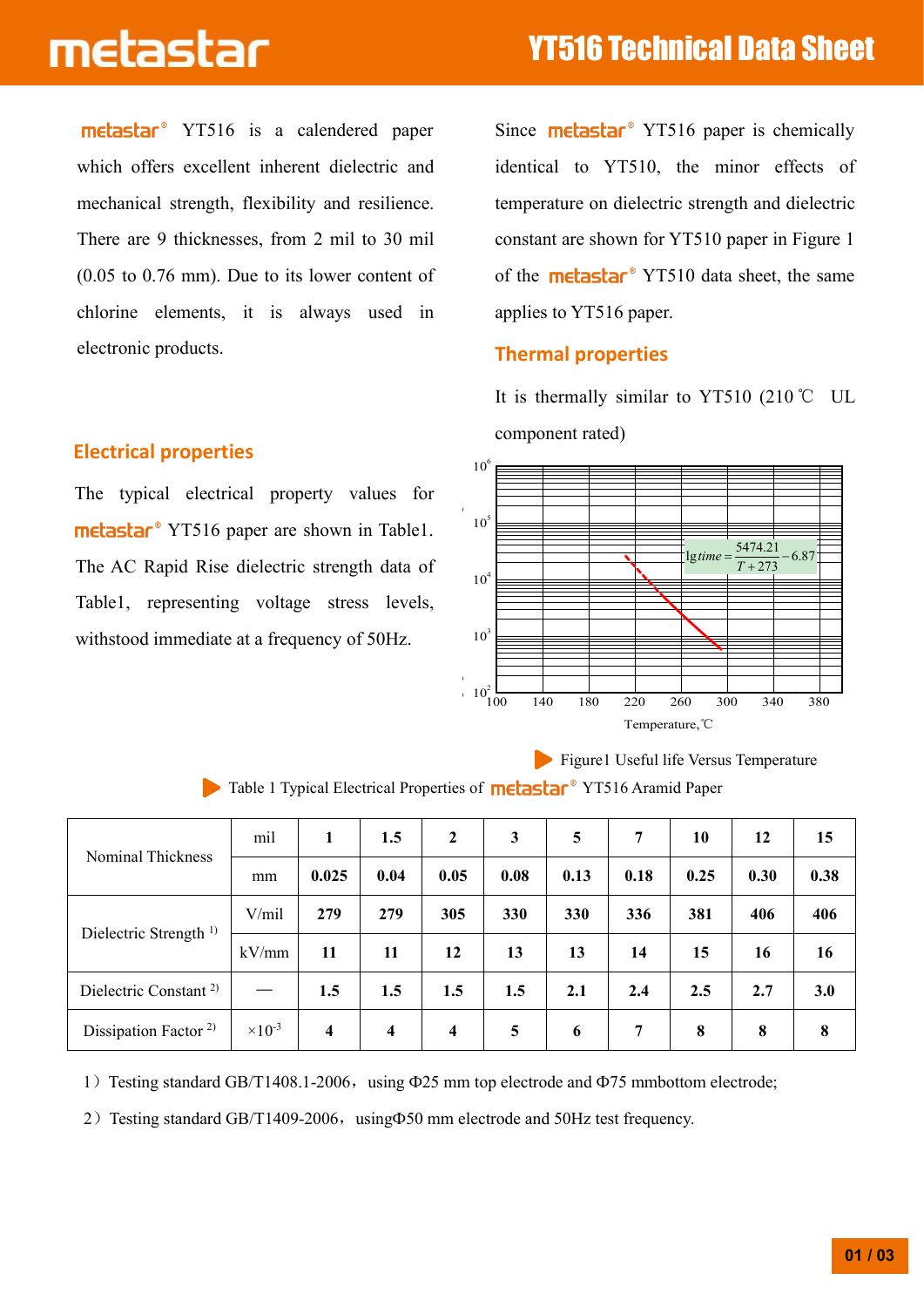The effect of moisture (humidity) on the electrical properties of **metastar**<sup>®</sup> aramid paper has been shown for YT516 paper in Table 2 of YT516 data sheet. Since YT516 paper is chemically identical to YT510, the two are expected to be similarly insensitive to moisture (humidity) .

#### **Mechanical properties**

Table 3 is the typical mechanical properties of YT516.

Figure 2 and 3 reflects the temperature and moisture effect on mechanical properties of metastar<sup>®</sup> YT516 paper. The influence of two factors are similar, like elongation, tear strength and toughness are improved, tensile strength is small decreased. Conditions will increase in size due to moisture absorption. This swelling is largely reversible when the paper is re-dried. We suggest that the paper should be kept sealed in its protective polyethylene wrapper, to maintain uniform moisture content, until just before use.

| Nominal<br>Thickness             | mil              | 1     | 1.5  | $\overline{2}$ | $\overline{\mathbf{3}}$ | 5     | $\overline{7}$ | 10    | 12    | 15    | Testing standard |  |
|----------------------------------|------------------|-------|------|----------------|-------------------------|-------|----------------|-------|-------|-------|------------------|--|
|                                  | mm               | 0.025 | 0.04 | 0.05           | 0.08                    | 0.13  | 0.18           | 0.25  | 0.3   | 0.38  |                  |  |
| Typical<br>Thickness             | mm               | 0.03  | 0.04 | 0.055          | 0.079                   | 0.125 | 0.175          | 0.247 | 0.290 | 0.370 | GB/T451.3-2002   |  |
| Basis Weight                     | g/m <sup>2</sup> | 21    | 30   | 42             | 63                      | 116   | 172            | 245   | 300   | 390   | GB/T451.2-2002   |  |
| Density                          | g/cc             | 0.70  | 0.67 | 0.74           | 0.80                    | 0.89  | 0.98           | 1.00  | 1.03  | 1.04  |                  |  |
| Tensile                          | MD               | 16    | 24   | 35             | 63                      | 130   | 195            | 235   | 295   | 360   |                  |  |
| Strength<br>N/cm                 | CD               | 6     | 9    | 14             | 26                      | 52    | 95             | 160   | 190   | 245   | GB/T12914-2008   |  |
|                                  | MD               | 3.1   | 4.5  | 6.0            | 7.5                     | 9.0   | 10.0           | 12.5  | 15    | 12    |                  |  |
| Elongation%                      | CD               | 4.0   | 5.0  | 6.0            | 8.0                     | 10.5  | 11.0           | 13.5  | 14.5  | 11    |                  |  |
| Tear Strength <sup>3)</sup><br>N | <b>MD</b>        | 0.30  | 0.50 | 0.60           | 1.00                    | 2.00  | 3.00           | 5.00  | 6.00  | 9.50  | GB/T455-2002     |  |
|                                  | CD               | 0.55  | 0.70 | 1.10           | 1.70                    | 3.00  | 4.50           | 6.00  | 7.50  | 13.00 |                  |  |

Table 3 Typical Mechanical Properties of **metastar**<sup>®</sup> YT516 Aramid Paper

3)Elmendorf tear strength MD=Machine direction CD=Cross direction